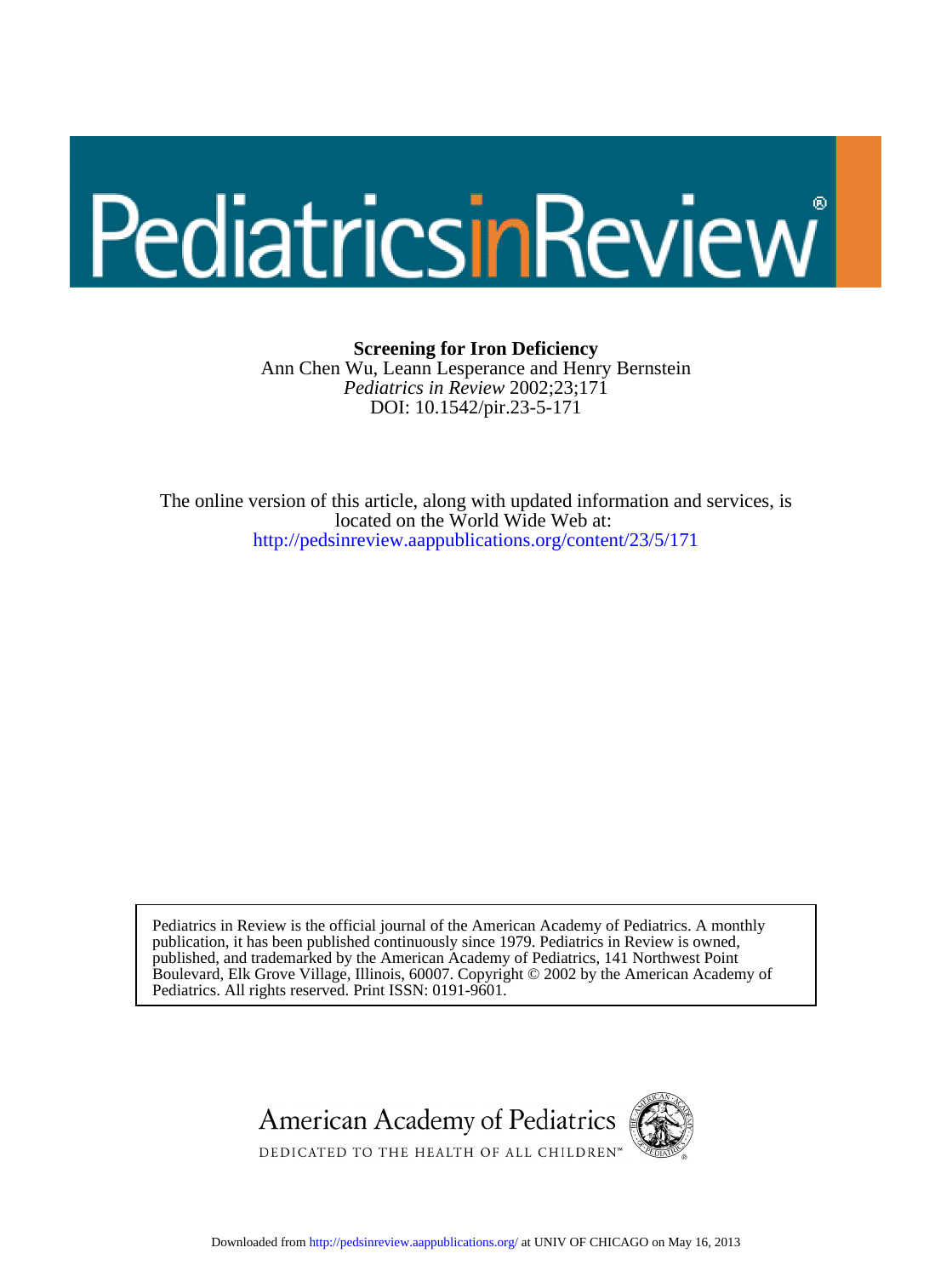# **Screening for Iron Deficiency**

Ann Chen Wu, MD,\* Leann Lesperance, MD, PhD,\* Henry Bernstein,  $DO<sup>*+</sup>$ 

### Objectives **After completing this article, readers should be able to:**

- **1. Determine the most common cause of iron deficiency in the United States.**
- **2. Describe the pathogenesis of iron deficiency.**
- **3. List populations at high risk for iron deficiency.**
- **4. Outline the common signs and symptoms of iron deficiency.**
- **5. Specify the American Academy of Pediatrics recommendations for screening for iron deficiency.**

In the March and April issues of Pediatrics in Review, we published a two-part article on managing anemia in a pediatric office practice. This article expands on the various tests for iron deficiency, including some relatively new ones. These articles should be read as **complementary.—RJH**

#### **Introduction**

Iron deficiency is the most common nutritional deficiency in the world, responsible for a staggering amount of ill health, lost productivity, and premature death. Although its prevalence in the United States has declined since the late 1960s, iron deficiency with or without anemia still is seen frequently in infants, toddlers, adolescent females, and women of childbearing age. In fact, iron deficiency anemia remains the most common hematologic disease of infants and children.

#### **Definitions**

Anemia is defined as a low hemoglobin (Hgb) concentration or red blood cell (RBC) mass compared with age-specific norms. Anemia may be caused by decreased RBC production, increased RBC destruction, or blood loss. Based on the size of the RBC, hematologists categorize anemia as macrocytic, normocytic, or microcytic.

#### **Abbreviations**

**CHr:** reticulocyte hemoglobin content **FEP:** free erythrocyte protoporphyrin **Hct:** hematocrit **Hgb:** hemoglobin **MCV:** mean corpuscular volume **RBC:** red blood cell **RDW:** red blood cell distribution width **TIBC:** total iron-binding capacity **TfR:** serum transferrin receptor **Tfsat:** transferrin saturation **WIC:** Women, Infants and Children (Special Supplemental Food Program) **ZPP:** zinc protoporphyrin

sured by transferrin saturation), serum iron, and other hematologic and biochemical markers are used to describe the degrees of iron deficiency. Iron depletion refers to the earliest stage of diminishing iron stores in the setting of insuffi-

Iron is found in different compartments within the body. Total body iron (measured by ferritin), transport iron (mea-

cient iron supply. Iron deficiency (without anemia) develops as these iron stores are depleted further and begin to impair Hgb synthesis. Finally, iron deficiency anemia results when the iron supply is insufficient to maintain normal levels of Hgb.

#### **Epidemiology**

According to current World Health Organization estimates, most of the world's population may be iron-deficient, and at least one third (approximately 2 billion people) have anemia due to iron deficiency. As recently as the late 1960s, iron

Downloaded from<http://pedsinreview.aappublications.org/>at UNIV OF CHICAGO on May 16, 2013

<sup>\*</sup>Pediatric Health Associates, Hunnewell Ground Children's Hospital. † Associate Professor of Pediatrics, Harvard Medical School, Boston, MA.

Drs Wu and Bernstein have a grant from the Bayer Corporation to study the reticulocyte hemoglobin content test.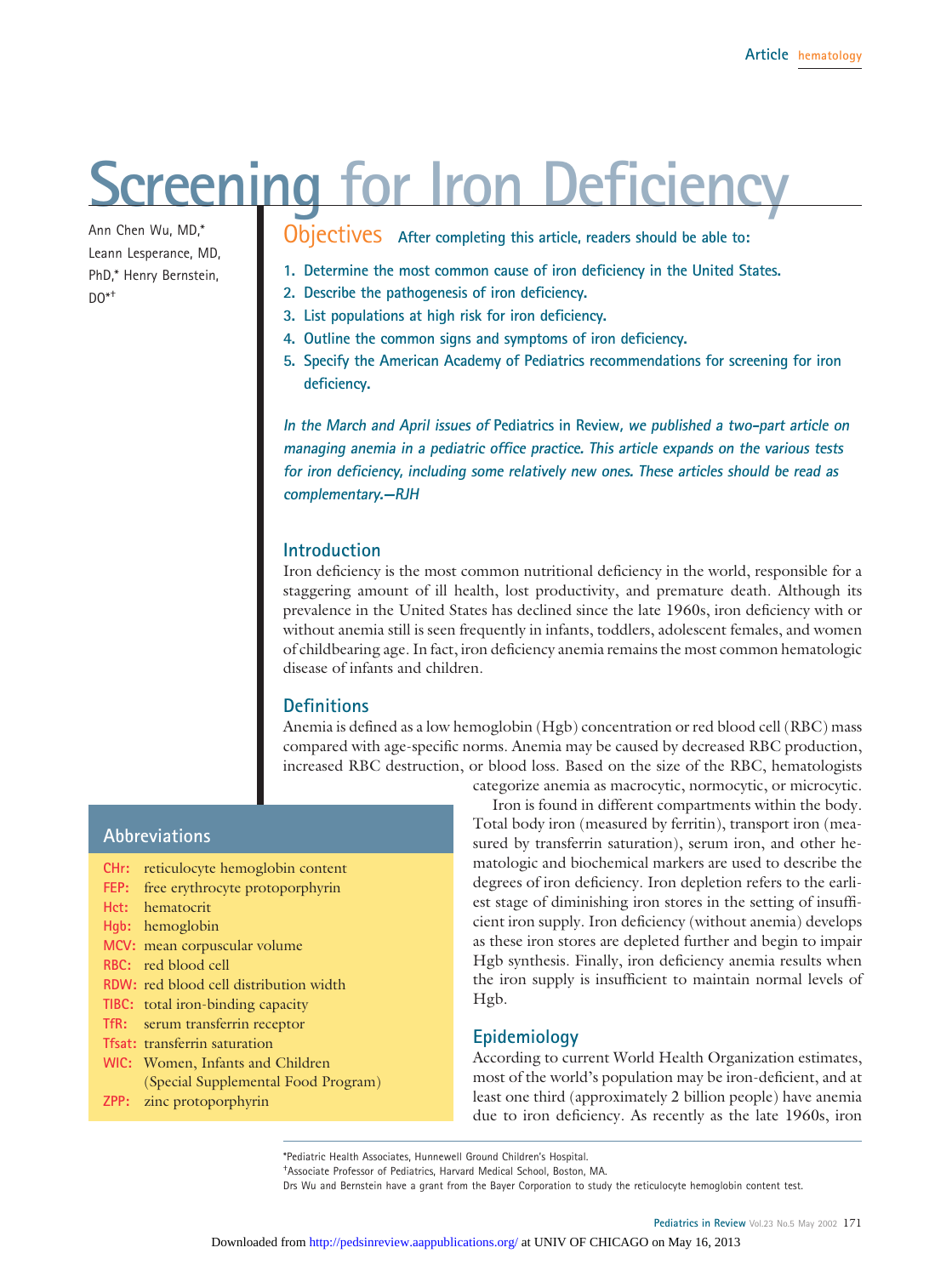deficiency with or without anemia was highly prevalent in the United States. In 1971, the American Academy of Pediatrics Committee on Nutrition promoted the early use of iron-fortified formula instead of cow milk. One year later, the federal government introduced the Special Supplemental Food Program for Women, Infants and Children (WIC) Act to address iron and other nutritional deficiencies.

These initiatives have had a tremendous impact on the health and well-being of children. In one review of children ages 6 to 60 months who were participating in public health programs (such as WIC), the prevalence of anemia declined from 7.8% in 1975 to 2.9% in 1985.

Unfortunately, iron deficiency with or without anemia remains relatively common in the United States. In

the third National Health and Nutrition Examination Survey (1988 to 1994), 13% of 1-yearolds, 5% of 2-year-olds, 9% of adolescent females (12 to 15 y), and 11% of women of childbearing age (16 to 49 y) were irondeficient. Iron deficiency anemia was present in 3% of the toddlers studied, 2% of the adolescent females, and 3% to 5% of the women

of childbearing age. Despite efforts at prevention and early detection, severe cases still occur.

The high prevalence of iron deficiency anemia in developing countries most often is attributed to nutritional deficiencies worsened by chronic blood loss due to parasitic infections and malaria. In the United States and other industrialized nations, the most common cause of iron deficiency with or without anemia is insufficient dietary iron. Infants, toddlers, adolescents, and pregnant women are particularly susceptible because of their relatively rapid growth and increased demand for iron.

The use of iron-fortified formula helps ensure adequate iron supplies for infants. However, toddlers often have diets that contain minimal amounts of iron-rich foods and large amounts of cow milk. The early introduction of whole cow milk (before 1 year of age) and consumption of greater than 24 oz of whole cow milk per day (after the first year of life) increase the risk of iron deficiency. Cow milk is low in iron and interferes with iron absorption. In addition, cow milk may cause occult gastrointestinal bleeding in some infants.

Adolescent females may become anemic due to menstrual losses. Some children develop anemia due to other causes of blood loss, such as Meckel diverticulum, chronic epistaxis, or inflammatory bowel disease.

Anemia seen during the first 2 to 3 months of life, termed physiologic anemia of infancy, is not due to iron deficiency and, therefore, does not respond to iron therapy. In preterm infants, this physiologic anemia, also called anemia of prematurity, appears at 1 to 2 months of age and is often more severe.

#### **Pathogenesis**

Iron, which is present in trace amounts in every cell in the body, performs several vital functions, including oxygen transport. Most of the body's iron is used to make heme groups within the oxygen-carrying molecules Hgb and myoglobin. Iron also is essential for the biologic function of cytochromes and other enzymes involved in cellular respiration.



Iron is absorbed from the gastrointestinal tract and transported in the blood bound to transferrin. Excess iron is stored primarily in the liver, bone marrow, and spleen as ferritin.

The developing fetus builds iron stores from maternal supplies. Unless maternal iron deficiency is severe, a normal term infant is born having sufficient iron stores for at least 4 to 6 months of postnatal growth. During the first months of life, the newborn uses iron at a high rate for accelerated growth and expansion of blood volume. By 4 months of age, an infant's iron stores have decreased by 50% (and birthweight usually has doubled). The preterm infant has less time to accumulate iron in utero and, therefore, is born with lower iron stores. In addition, the preterm infant has a demonstrably faster rate of postnatal growth than the term infant and may deplete iron stores within 2 to 3 months.

Adequate iron must be available to meet these demands. Although the majority of iron in the body is conserved and reused, some is lost through the gastrointestinal tract, skin, and urine. During the first year of life, normal infants need to absorb approximately 0.8 mg/d of dietary iron (0.6 mg for growth, 0.2 mg to replace ongoing losses).

Toward the end of the second year of life, this swift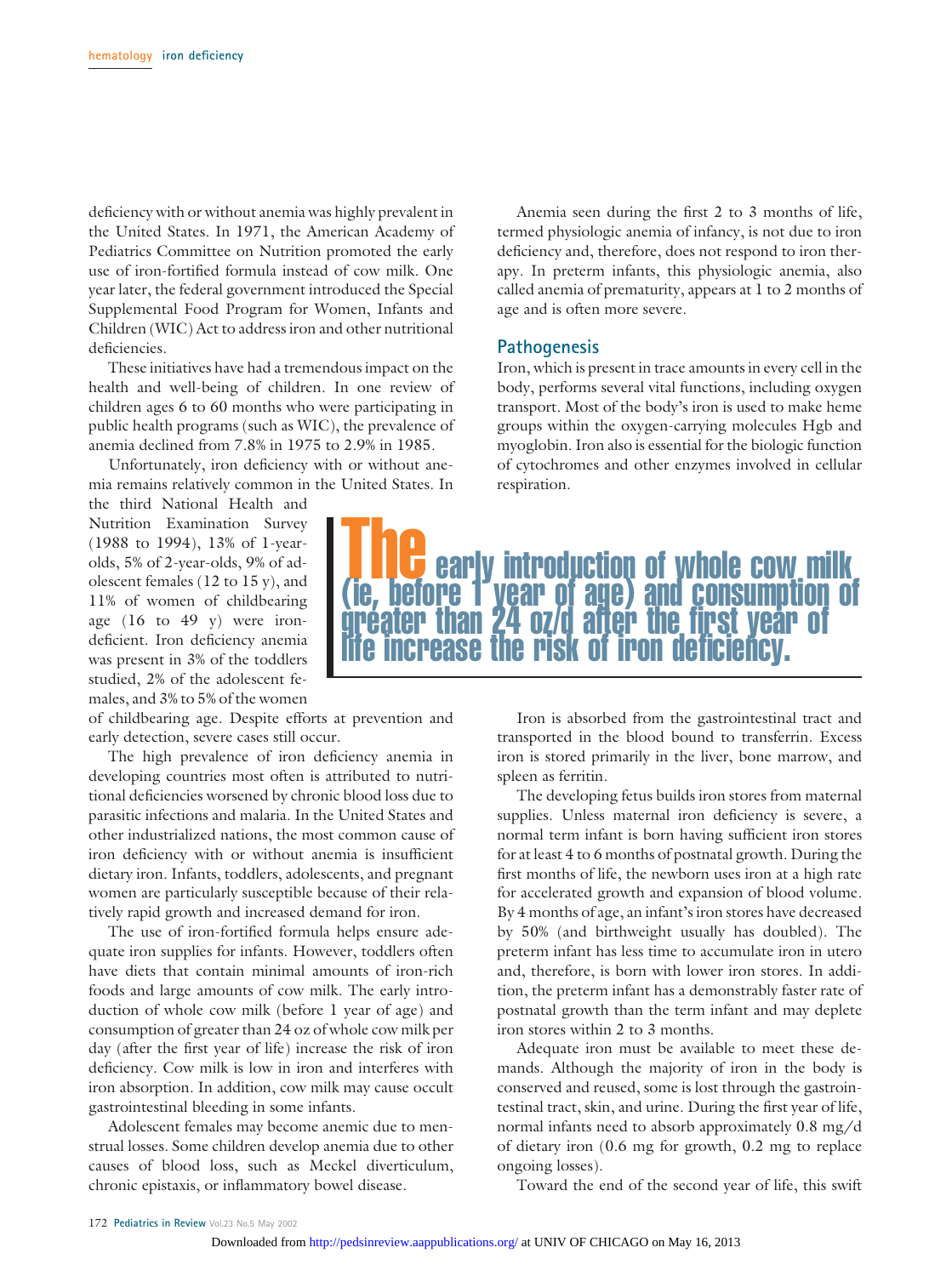rate of growth begins to slow, so routine diets tend to include sufficient iron-rich foods to meet demands. Iron requirements increase again during adolescence due to rapid growth; adolescent females need additional iron to replace losses from menstruation.

There are two types of dietary iron: heme and nonheme. Heme iron already has been incorporated into the heme molecules of Hgb and myoglobin and is well absorbed by the body. Approximately 10% of the iron in a typical Western diet is heme iron, derived from meat, poultry, and fish. The majority of dietary iron is nonheme, in the form of iron salts. The bioavailability (amount absorbed by the body) of nonheme iron is highly variable and influenced by several factors, including current diet and the amount of iron already present in the body. Bran, dietary fiber, calcium, tannins (in tea and coffee), and oxalates, phytates, and polyphenols (in certain plant-based foods) inhibit iron absorption. Absorption is enhanced by reducing substances such as hydrochloric acid and ascorbic acid. The consumption of heme iron, even in small amounts, enhances the absorption of nonheme iron. Absorption of iron also is increased when total body stores are decreased or when the demand for iron increases, such as during adolescent growth spurts.

Mature human milk and cow milk contain the same amount of iron, approximately 0.5 mg/L; fortified formulas contain 10 to 13 mg/L. However, about 50% of iron from human milk is absorbed compared with only 10% from cow milk and less than 5% from iron-fortified formula. The reasons for the enhanced bioavailability of iron from human milk are not well understood, but they include a lower concentration of calcium and a higher concentration of ascorbic acid in human milk.

#### **Clinical Aspects**

The signs and symptoms of iron deficiency with and without anemia depend on the degree of deficiency and the rate at which the anemia develops. Children who have iron deficiency or mild-to-moderate anemia may show few, if any, signs or symptoms. Pallor is the most frequent sign of iron deficiency anemia. As the degree of anemia worsens, fatigue, exercise intolerance, tachycardia, cardiac dilatation, and systolic murmurs may develop. Splenomegaly can be found in 10% to 15% of affected patients. Infants and toddlers may demonstrate irritability and anorexia. However, even severe anemia may be asymptomatic; in one study of severe cases, 45% were diagnosed incidentally.

Iron deficiency anemia in infancy and early childhood is associated with developmental delays and behavior disturbances that may be irreversible. Numerous studies

have documented lower test scores of mental and motor development among infants who had iron deficiency and iron deficiency anemia. In some follow-up studies, test results were normal after reversal of the anemia, but in others, developmental delays persisted, despite adequate treatment. The extent and persistence of brain involvement seem to depend on the age at which anemia first develops as well as its degree and duration. Although additional study is needed, the evidence linking iron deficiency and cognitive impairment is compelling. Iron supplements even have been shown to improve learning and memory in nonanemic iron-deficient adolescent females.

Iron deficiency anemia also is associated with poor growth and may produce other systemic abnormalities, such as blue sclerae, koilonychia, angular stomatitis, increased susceptibility to infection, and functional alterations in the gastrointestinal tract. Iron deficiency increases lead absorption and has been associated with pica, which may result in plumbism.

#### **Making the Diagnosis**

The differential diagnosis for anemia in children is broad, but it narrows once the anemia is classified further as microcytic. Iron deficiency and thalassemia minor are the most common causes of microcytic anemia in children. Microcytosis also results from lead poisoning, chronic disease (eg, inflammation, infection, cancer), sideroblastic anemia, and other rare conditions.

An array of tests can be used for evaluating anemia, but there is no single "best" test to diagnose iron deficiency with or without anemia. The "gold standard" for identifying iron deficiency is a direct test—bone marrow biopsy with Prussian blue staining. However, bone marrow aspiration is too invasive for routine use, so indirect assays generally are used. Hematologic tests are based on RBC features (eg, Hgb, mean corpuscular volume [MCV]), and biochemical tests are based on iron metabolism (eg, zinc protoporphyrin [ZPP], serum ferritin concentration). Hematologic tests generally are more readily available and less expensive than biochemical tests. However, biochemical tests detect iron deficiency before the onset of anemia and, therefore, may be worth the additional expense because the deleterious effects of iron deficiency appear to begin before anemia develops. A new hematologic test, reticulocyte hemoglobin content (CHr), may help diagnose iron deficiency before anemia is present.

#### **Laboratory Parameters**

The various hematologic and biochemical parameters used for screening and diagnosis are discussed below.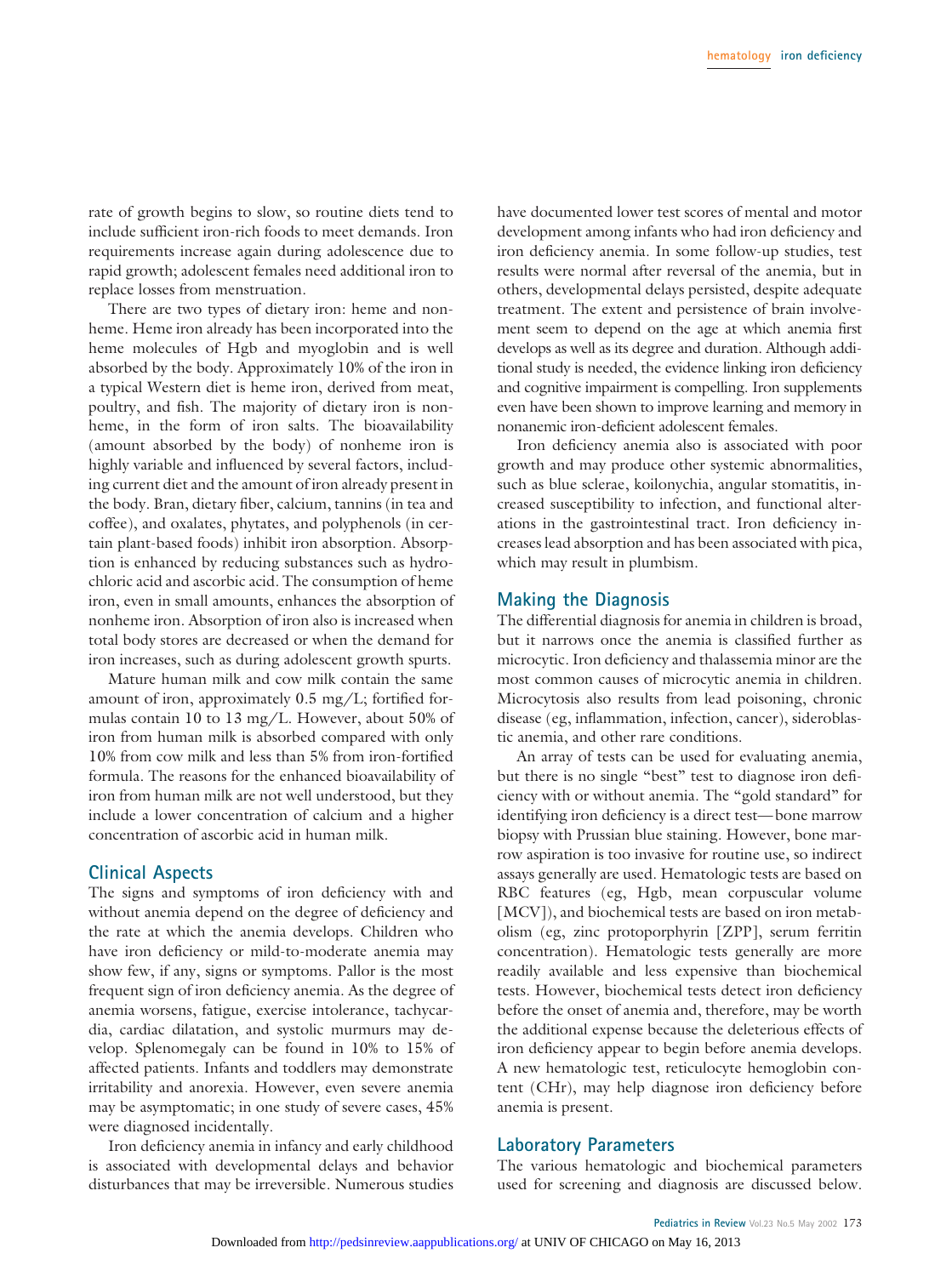| Hematologic Marker                          | <b>Normal</b>   | <b>Iron</b><br><b>Depletion</b> | <b>Iron Deficiency</b><br><b>Without Anemia</b> | Iron Deficiency<br>Anemia |
|---------------------------------------------|-----------------|---------------------------------|-------------------------------------------------|---------------------------|
| <b>Hemoglobin</b>                           | N.              | N                               | N                                               | D                         |
| $(g/dL)$ $(g/L)$                            | $\geq$ 11 (110) | $\geq$ 11 (110)                 | $\geq$ 11 (110)                                 | $<$ 11 <sup>*</sup> (110) |
| Mean corpuscular                            | N.              | N.                              | N.                                              | D.                        |
| volume (fL)                                 | 70 to 100       | 70 to 100                       | 70 to 100                                       | $< 70*$                   |
| Red blood cell                              | <sup>N</sup>    | N                               | N                                               | $\geq$ 15                 |
| distribution width (%)                      | < 15            | < 15                            | < 15                                            |                           |
| Reticulocyte hemoglobin                     | N.              | N.                              | D.                                              | D.                        |
| content (pq)                                | $\geq$ 29       | $\geq$ 29                       | $29$                                            | $29$                      |
| <b>Reticulocytes</b>                        | <sup>N</sup>    | N                               | N                                               | D                         |
|                                             | $1$ to $5$      | $1$ to $5$                      | $1$ to $5$                                      | <1                        |
| $N = normal$ , I = increased, D = decreased |                 |                                 |                                                 |                           |

# **Table 1. Hematologic Markers for Identifying Iron Deficiency**

Values for ages 6 mo to 2 y.

Tables 1 and 2 summarize the values for these parameters along the spectrum from normal to iron deficiency anemia. In most cases, the results from several tests are necessary to make a definitive diagnosis.

#### **Hematologic Markers (Table 1)**

Measurement of Hgb, the concentration of oxygencarrying protein, is a more sensitive and direct test for anemia than is measurement of hematocrit (Hct), the percentage of whole blood that is occupied by RBCs. Anemia generally is defined as Hgb values below the 5th percentile in a healthy reference population: less than 11.0  $g/dL$  (110  $g/L$ ) for infants 6 months to 2 years of age. Both measurements are inexpensive, readily available tests for anemia and are used most commonly to screen for iron deficiency. However, Hgb and Hct are late markers of iron deficiency, are not specific for iron deficiency anemia, and are less predictive as the prevalence of iron deficiency anemia decreases.

The MCV, the average volume of RBCs, is reported in automated analyses, but it also can be calculated as the ratio of Hct to RBC count. MCV is useful for categorizing anemia as microcytic, normocytic, and macrocytic.

The red blood cell distribution width (RDW) measures variations in the size of RBCs and increases with iron deficiency. In one study of adults, high RDW  $(>15%)$  was 71% to 100% sensitive and 50% specific in diagnosing iron deficiency. Another study of 12-month-

# **Table 2. Biochemical Markers for Identifying Iron Deficiency**

| <b>Biochemical Marker</b>                  | <b>Normal</b>                        | <b>Iron Depletion</b>                        | <b>Iron Deficiency</b><br><b>Without Anemia</b> | <b>Iron Deficiency</b><br>Anemia |
|--------------------------------------------|--------------------------------------|----------------------------------------------|-------------------------------------------------|----------------------------------|
| Serum ferritin<br>$(mcg/dL)$ $(mcg/L)$     | N.<br>$100\pm 60$<br>$(1,000\pm600)$ | D<br>$<$ 20 $(200)$                          | D<br>$\leq 10(100)$                             | D<br>$<$ 10 (100)                |
| Serum iron<br>$(mcq/dL)$ (mcmol/L)         | N<br>115±50<br>$(20.6 \pm 9)$        | N.<br>$<$ 115 (20.6)                         | D.<br>< 60(10.7)                                | D.<br>$<$ 40 (7.2)               |
| Total iron-binding<br>capacity             | N<br>$330 \pm 30$<br>$(59 \pm 5.4)$  | N<br>360 to 390<br>$(64.4 \text{ to } 69.8)$ | N/I<br>390 to 410<br>$(69.8 \text{ to } 73.4)$  | $\geq$ 410 (73.4)                |
| <b>Transferrin saturation</b><br>(9/0)     | N<br>$35 + 15$                       | <sup>N</sup><br>$30$                         | D<br>$20$                                       | D<br>< 10                        |
| Serum transferring<br>receptor (nmol/L)    | N.<br>$35$                           | $\geq$ 35                                    | $\geq$ 35                                       | $\geq$ 35                        |
| Zinc protoporphyrin/<br>Heme (mcmol/mol)   | N.<br>< 40                           | N.<br>< 40                                   | $\geq 40$                                       | $\geq 70$                        |
| $N =$ normal, I = increased, D = decreased |                                      |                                              |                                                 |                                  |

174 **Pediatrics in Review** Vol.23 No.5 May 2002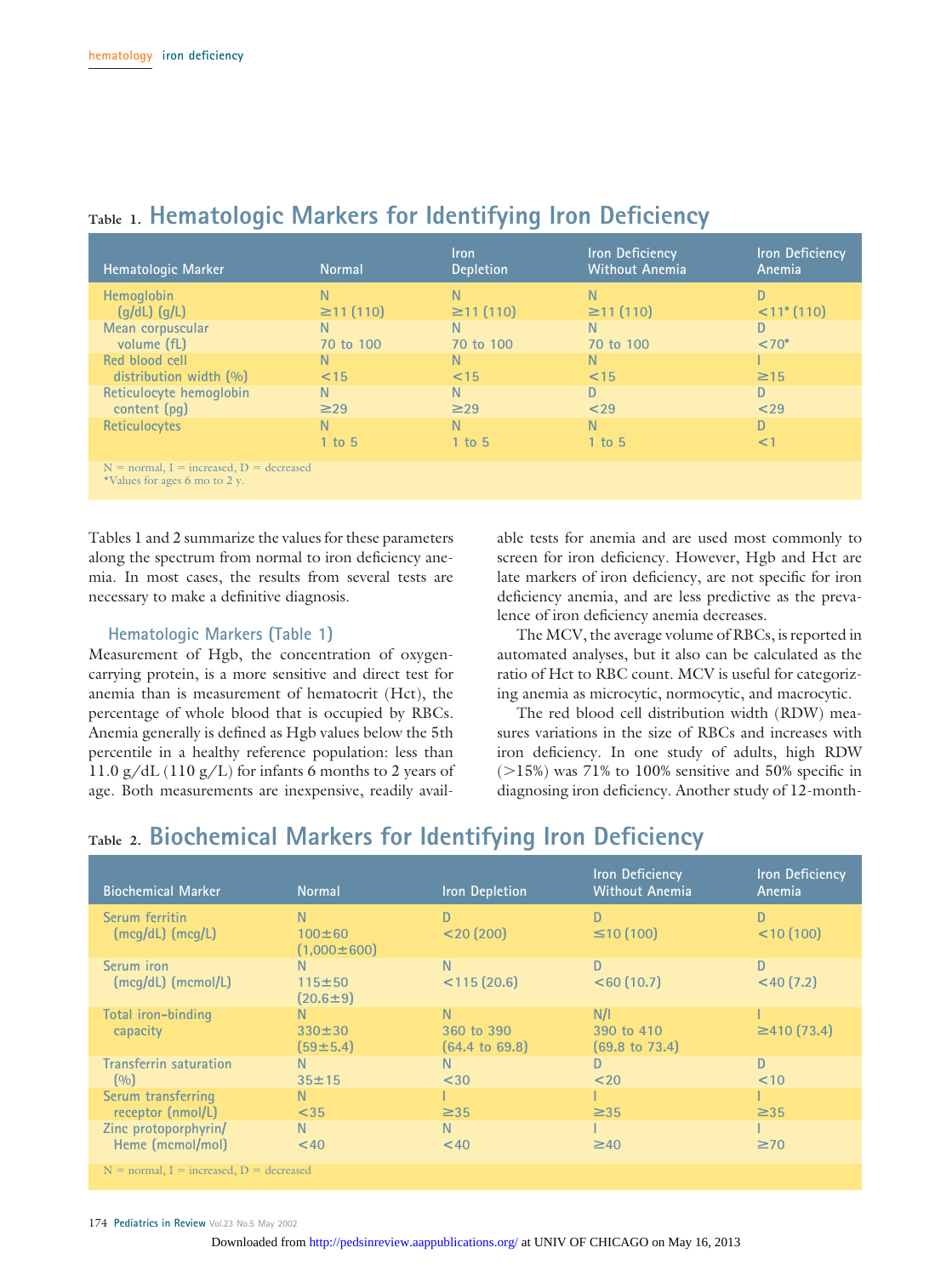old infants found that high RDW  $(>14%)$  was 100% sensitive and 82% specific. Because of its relatively low specificity, RDW is not as useful alone as a screening test, but it is used frequently in conjunction with MCV to differentiate among various causes of anemia. For example, RDW is high in iron deficiency anemia, but low in thalassemia minor.

The reticulocyte count measures circulating immature RBCs and decreases with iron deficiency. However, the reticulocyte count increases with blood loss. In severe cases of iron deficiency anemia coupled with blood loss, the reticulocyte count may be slightly elevated. This parameter often is used for assessing the response to iron supplements.

CHr, the concentration of iron-containing protein in reticulocytes, can be measured in some hematology laboratories by using the same automated flow cytometer that provides RBC and reticulocyte indices. CHr has been shown to be an early indicator of iron deficiency in healthy subjects receiving recombinant human erythropoietin. A retrospective laboratory analysis performed on

# rotoporphyrin reflects iron status<br>ioglobin synthesis and detects iron<br>before the onset of anemia.

210 children showed that low CHr was the best predictor of iron deficiency compared with Hgb, MCV, serum iron, RDW, and transferrin saturation.

#### **Biochemical Markers (Table 2)**

Ferritin is a storage compound for iron, and serum ferritin levels normally correlate with total iron stores. As iron stores are depleted, serum ferritin levels decline and are the earliest marker of iron deficiency. Serum ferritin has high specificity for iron deficiency, especially when combined with other markers such as Hgb. However, the test is expensive and has limited availability in a clinic setting; therefore, it is not used commonly for screening. In addition, serum ferritin is an acute-phase reactant that can become elevated in the setting of inflammation, chronic infection, or other diseases.

Serum iron concentration can be measured directly and generally decreases as iron stores are depleted. However, serum iron may not reflect iron stores accurately because it is influenced by several additional factors,

including iron absorption from meals, infection, inflammation, and diurnal variation.

Total iron-binding capacity (TIBC) measures the availability of iron-binding sites. Extracellular iron is transported in the body bound to transferrin, a specific carrier protein. Hence, TIBC indirectly measures transferrin levels, which increase as serum iron concentration (and stored iron) decreases. Unfortunately, this test also is affected by factors other than iron status. For example, TIBC is decreased with malnutrition, inflammation, chronic infection, and cancer.

Transferrin saturation (Tfsat) indicates the proportion of occupied iron-binding sites and reflects iron transport rather than storage. Tfsat is calculated from two measured values: serum iron concentration divided by TIBC, expressed as a percent. Low Tfsat implies low serum iron levels relative to the number of available iron-binding sites, suggesting low iron stores. Tfsat decreases before anemia develops, but not early enough to identify iron depletion. Tfsat is influenced by the same factors that affect TIBC and serum iron

> concentration and is less sensitive to changes in iron stores than is serum ferritin.

> Serum transferrin receptor (TfR) also can be detected in some laboratories via immunoassay. This receptor is present on reticulocytes and is shed from the membrane as the reticulocyte matures. With tissue iron deficiency, there is a proportional increase in the number of

transferrin receptors. Although not a readily available test, TfR is useful as an early marker of iron deficiency, but it also may differentiate between iron deficiency anemia and anemia of chronic disease. In one study, TfR was increased in patients who had iron deficiency anemia, but not in patients who had anemia in the setting of acute infection.

ZPP is formed when zinc is incorporated into protoporphyrin in place of iron during the final step of heme biosynthesis. Under normal conditions, the reaction with iron predominates, but when iron is in short supply, the production of ZPP increases and the ZPP/heme ratio becomes elevated. ZPP/heme reflects iron status during hemoglobin synthesis and detects iron deficiency before the onset of anemia. This test is reported most accurately as the ZPP/heme ratio, but it also is reported simply as ZPP. ZPP is not the same as free erythrocyte protoporphyrin (FEP) or erythrocyte protoporphyrin, which is created in the laboratory when zinc is stripped from ZPP and also is used as a marker of iron deficiency without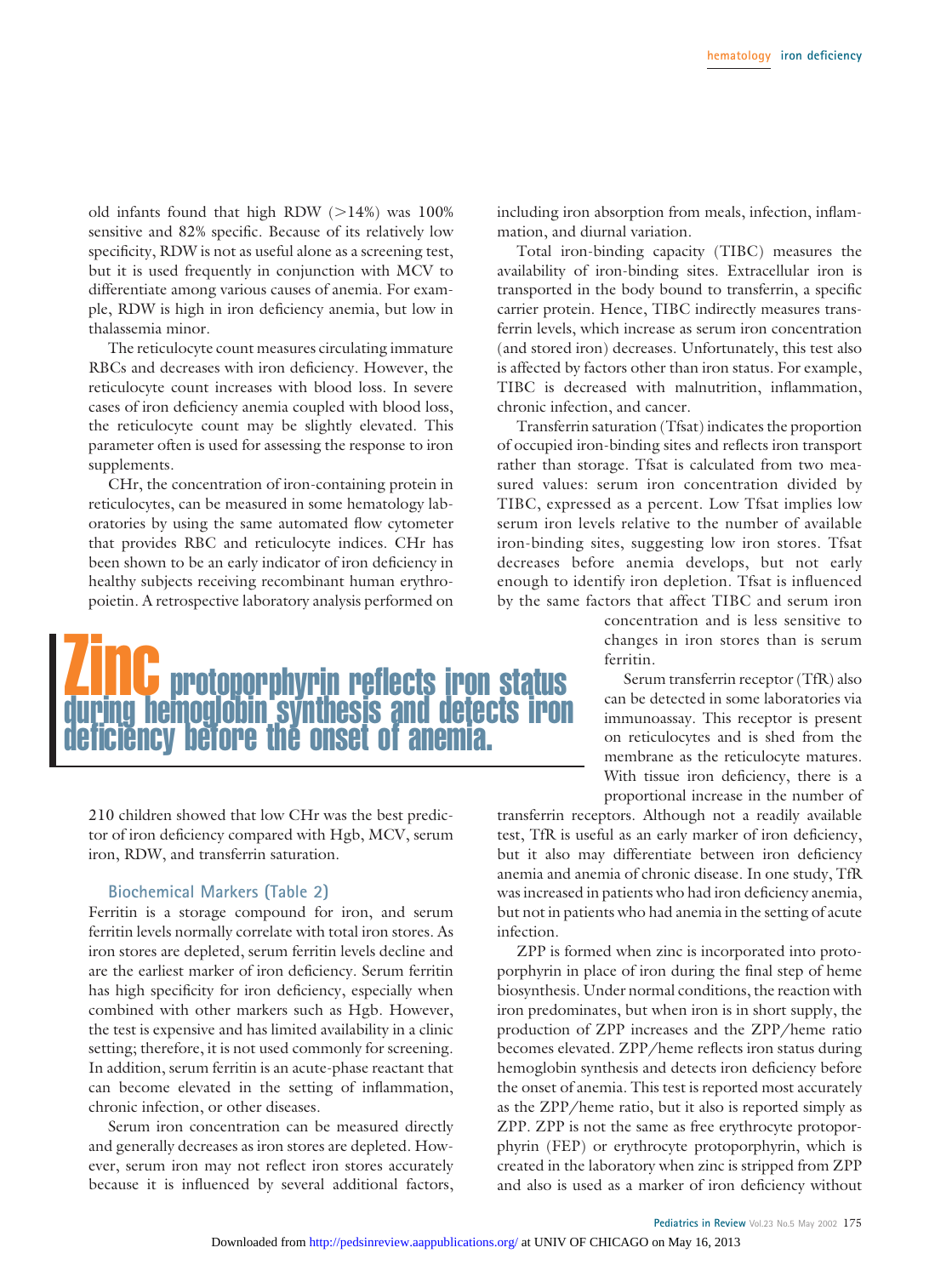## **Table 3. Diet Counseling to Prevent Iron Deficiency in Children**

| Age of Child   | <b>Preventive Counseling</b>                                                                                                                                                                                                                                                                                                                                                                                                                |
|----------------|---------------------------------------------------------------------------------------------------------------------------------------------------------------------------------------------------------------------------------------------------------------------------------------------------------------------------------------------------------------------------------------------------------------------------------------------|
| <b>Birth</b>   | • Encourage breastfeeding exclusively for 4 to 6 months after<br>birth and continue breastfeeding until 12 months of age.<br>• For infants who are not breastfed, recommend only iron-<br>fortified formula $(10 \text{ to } 12 \text{ mg/L}).$<br>• For breastfed infants who were preterm or of low birthweight,<br>recommend 2 to 4 mg/kg per day of iron drops to a maximum<br>of 15 mg/d and screen for anemia before 6 months of age. |
|                | 4 to 6 months • Recommend starting iron-fortified infant cereal.                                                                                                                                                                                                                                                                                                                                                                            |
| 6 months       | • Recommend two or more servings per day of iron-fortified<br>infant cereal to meet iron requirements.<br>• Recommend one feeding per day of foods rich in vitamin C<br>(fruits and vegetables) to improve iron absorption.                                                                                                                                                                                                                 |
|                | 9 to 12 months • Begin introducing plain pureed meats. Provide appropriate<br>counseling for vegetarian families.<br>• Discourage introduction of cow milk before 12 months of age.                                                                                                                                                                                                                                                         |
| 1 to 5 years   | • Encourage iron-rich foods.<br>• Limit milk consumption to 24 oz/d.                                                                                                                                                                                                                                                                                                                                                                        |
| $\geq 6$ years | • Encourage iron-rich foods and foods rich in vitamin C to<br>improve iron absorption, especially in menstruating females.                                                                                                                                                                                                                                                                                                                  |

anemia. Although ZPP and FEP can be measured by using affordable, clinic-based methods, both are elevated with lead poisoning and chronic disease, making them less useful for the diagnosis of anemia.

#### **Diet**

Dietary history may be suggestive of iron deficiency and has been studied as a possible marker for microcytic anemia. In one study of healthy inner-city children between the ages of 15 and 60 months, dietary iron deficiency was defined as: 1) fewer than 5 servings per week each of meat, cereals or bread, vegetables, and fruit; 2) more than 16 oz per day of milk; or 3) daily intake of fatty snacks or sweets or greater than 16 oz of soda. As a screening test for microcytic anemia, the study found that diet history had 71% sensitivity, 79% specificity, and 97% negative predictive value. Similarly, low specificity was demonstrated in another prospective study that used a questionnaire to assess diet, WIC participation, and medical and family history. Response to a clinical trial of iron therapy is used by most clinicians as a practical method of diagnosing iron deficiency anemia.

Because of the low specificity of dietary history for iron deficiency anemia, it cannot eliminate the need for further laboratory testing. However, dietary history may be useful in identifying children at low risk for iron deficiency (negative predictive value) and is essential

for the prevention and management of iron deficiency anemia.

#### **Prevention**

Clinicians play an essential role in preventing iron deficiency and its related medical and developmental problems. Primary prevention involves counseling at routine health supervision visits from infancy through adolescence to help ensure that ingestion of dietary iron is adequate (Table 3). Secondary prevention involves regular screening, prompt diagnosis, and appropriate treatment of iron deficiency.

Hgb and Hct are the most commonly used screening tests for iron deficiency. They are readily available and cost-effective markers of anemia. However, the use of anemia as a marker for iron deficiency depends on the prevalence of iron deficiency anemia in a population.

Increased prevalence improves the positive predictive value of anemia as a screening test for iron deficiency.

The American Academy of Pediatrics recommends universal screening with Hgb or Hct once between ages 9 and 12 months of age and again 6 months later in communities and populations that have a high prevalence of iron deficiency anemia, including children eligible for WIC, children of migrant workers, or recently arrived refugee children. For communities that have low rates of anemia, selective screening at the same intervals is recommended for children at risk for iron deficiency, including preterm or low-birthweight infants, infants fed a diet of noniron-fortified infant formula, infants introduced to cow milk before age 12 months, breastfed infants who are receiving inadequate dietary iron after age 6 months, and children who consume more than 24 oz of cow milk per day.

After 2 years of age, routine screening usually is not necessary. Risk can be assessed regularly and children screened who have a previous history of iron deficiency, evidence of low iron intake, or special health needs that increase the risk for iron deficiency (eg, chronic infection, inflammatory disorders, chronic or acute blood loss, restricted diets, use of medications that interfere with iron absorption).

The American Academy of Pediatrics recommends screening all adolescents once between ages 11 and 21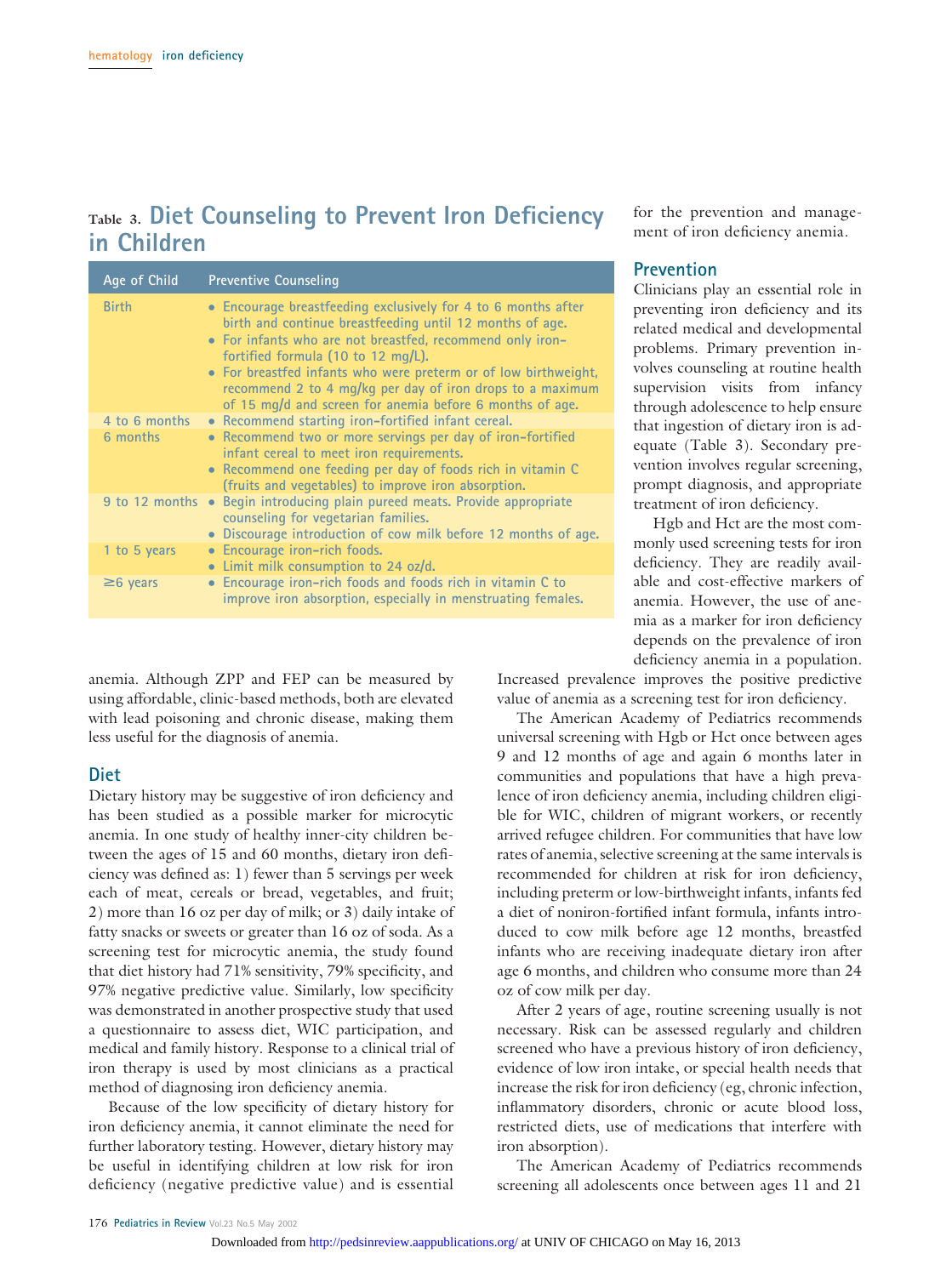years and screening menstruating females annually. The Centers for Disease Control and Prevention recommend annual screening of adolescent females if their risk is increased (eg, excessive menstrual blood loss, low iron intake, previous diagnosis of iron deficiency); otherwise, anemia should be screened for every 5 to 10 years.

In the appropriate clinical setting, an abnormally low Hgb or Hct combined with a dietary history of low iron intake strongly suggests iron deficiency anemia. Further laboratory testing, such as measurement of serum ferritin, will help to confirm the diagnosis, but in most cases is not necessary. Response to a therapeutic trial of supplemental iron is considered clinically diagnostic. If a child who has a normal diet that contains adequate servings of iron-rich foods is anemic, additional evaluation may be indicated to look for blood loss (eg, occult rectal bleeding).

Presumptive iron deficiency is treated with oral iron salts, most commonly over-the-counter ferrous sulfate, which is inexpensive and relatively well absorbed. Dosages are calculated for elemental iron: children receive 3 to 6 mg/kg per day (qd or tid), and adolescents receive 60 mg/dose (qd or bid). If the iron deficiency is nutritional, the response to iron typically is rapid. Parenteral iron can be given if oral iron is not tolerated; intramuscular iron injections usually are not appropriate. Erythrocyte transfusion should be used only if the anemia is causing severe cardiovascular compromise; hypervolemia and cardiac dilatation may result from rapid correction of the anemia.

After 1 month of therapy, the Hgb measurement should be repeated. An increase of  $1 g/dL (10 g/L)$  or greater confirms the diagnosis of iron deficiency anemia. No improvement in Hgb should prompt further evaluation of the anemia with additional laboratory tests, including MCV, RDW, and serum ferritin, and a search for possible sources of blood loss. Iron therapy should be continued for an additional 2 to 3 months after Hgb has returned to a normal level, and Hgb should be remeasured approximately 6 months after discontinuation of iron therapy.

The evidence is clear that early diagnosis and adequate treatment of iron deficiency are critical to prevention or reversal of any negative medical or behavioral effects. As advocates for children, pediatricians must screen for this common nutritional deficiency actively and accurately. Hgb and Hct are the most readily available and costeffective screening tests, but newer tests that detect iron deficiency before the onset of anemia (eg, CHr) are being studied prospectively in healthy infants and may gain widespread acceptance, particularly as the prevalence of iron deficiency anemia decreases.

#### **Suggested Reading**

- American Academy of Pediatrics. Iron fortification of infant formulas. *Pediatrics*. 1999;104:119–123
- American Academy of Pediatrics. The use of whole cow's milk in infancy. *Pediatrics*. 1992;89:1105–1109
- Booth IW, Aukett MA. Iron deficiency anemia in infancy and early childhood. *Arch Dis Child*. 1997;76:549–554
- Boutry M, Needlman R. Use of diet history in the screening of iron deficiency. *Pediatrics*. 1996;98:1138–1142
- Brugnara C, Zurakowski D, DiCanzio J, Boyd T, Platt O. Reticulocyte hemoglobin content to diagnose iron deficiency in children. *JAMA*. 1999;281:2225–2230
- CDC. Recommendations to Prevent and Control Iron Deficiency in the United States. *MMWR Morbid Mortal Wkly Rep*. 1998;  $47.1 - 36$
- Fairbanks VF. Laboratory testing for iron status. *Hosp Pract.* 1991; 26S:17–24
- Kleinman RE. *Pediatric Nutrition Handbook*. 4th ed. Elk Grove Village, Ill: American Academy of Pediatrics; 1998
- Looker AC, Dallman PR, Carroll MD, Gunter EW, Johnson CL. Prevalence of iron deficiency in the United States. *JAMA*. 1997;277:973–976
- Lozoff B, Jimenez E, Wolf AW. Long-term developmental outcome of infants with iron deficiency. *N Engl J Med*. 1991;325: 687–694
- Oski F. Iron deficiency in infancy and childhood. *N Engl J Med*. 1993;329:190–193
- Yip R, Binkin NJ, Fleshood L, Trowbridge FL. Declining prevalence of anemia among low-income children in the United States. *JAMA*. 1987;258:1619–1623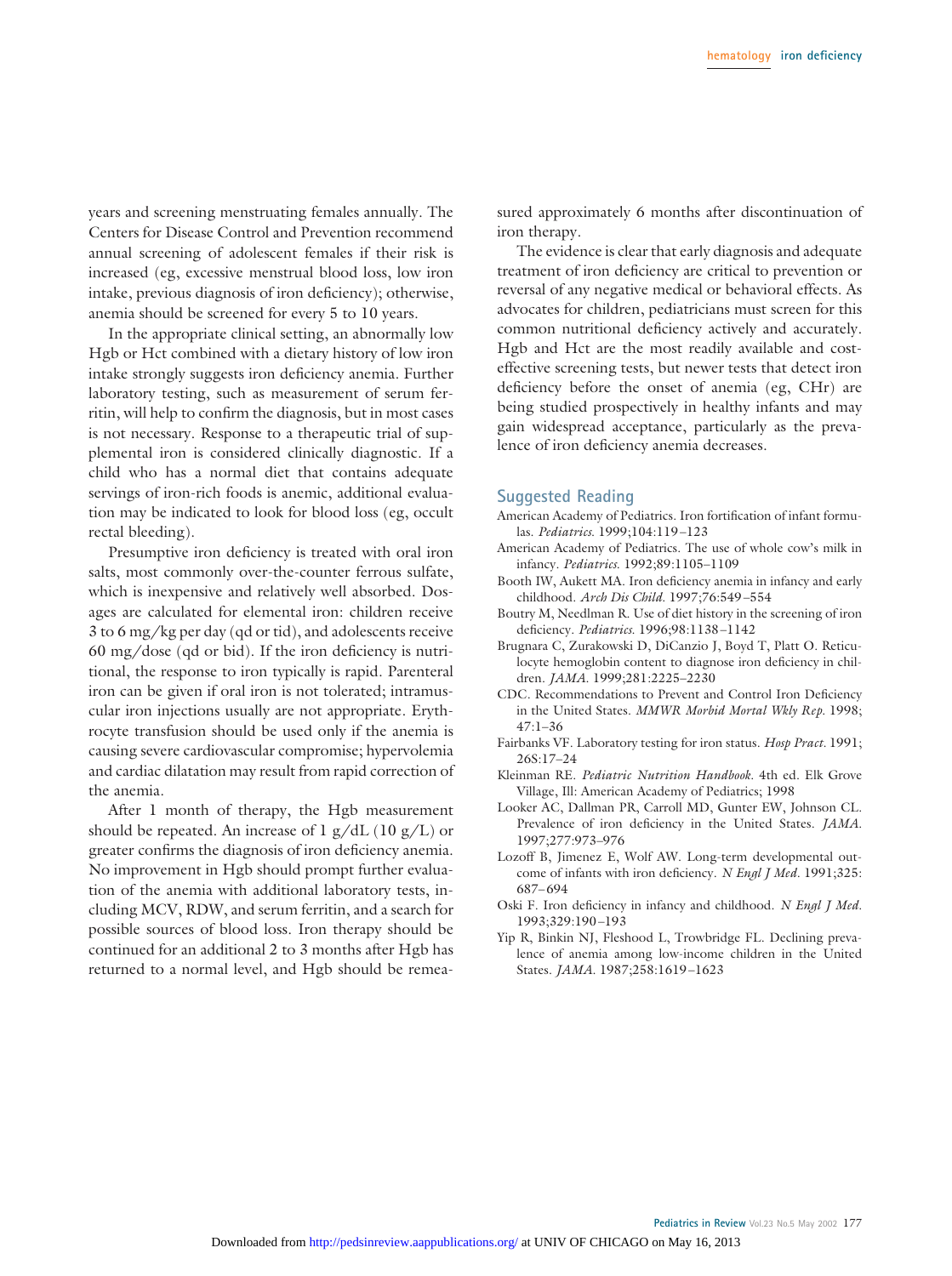#### **PIR Quiz Quiz also available online at** *www.pedsinreview.org*.

- **9. The most common presenting sign of iron deficiency anemia is:**
	- **A. Exercise intolerance.**
	- **B. Fatigue.**
	- **C. Pallor.**
	- **D. Splenomegaly.**
	- **E. Tachycardia.**
- **10. An 18-month-old boy presents with pallor. He has a history of drinking 40 oz of cow milk a day. Laboratory studies reveal: hemoglobin, 8.8 g/dL (88 g/L); mean corpuscular volume, 63 fL; white blood cell count, 5.9**-**103 /mcL (5.9**-**10<sup>9</sup> /L); platelet count, 655**-**103 /mcL (655**-**109 /L); and 45% neutrophils, 46% lymphocytes, 5% monocytes, and 4% eosinophils. The most appropriate step to establish a diagnosis is to:**
	- **A. Measure reticulocyte hemoglobin content.**
	- **B. Measure serum ferritin.**
	- **C. Measure serum iron and total iron binding capacity.**
	- **D. Measure serum transferrin receptor.**
	- **E. Institute a trial of oral iron and repeat the hemoglobin measurement in 3 to 4 weeks.**
- **11. The screening of hemoglobin or hematocrit is recommended by the American Academy of Pediatrics for:**
	- **A. Adolescents annually.**
	- **B. Adolescents once between 13 and 19 years of age.**
	- **C. Children between 9 and 12 months of age and again 6 months later.**
	- **D. Menstruating females annually.**
	- **E. All 2-year-olds.**
- **12. A 14-month-old boy is found to have iron deficiency due to poor dietary intake of iron. His hemoglobin is 6.7 g/dL (67 g/L). You counsel the parents on necessary dietary measures. The most appropriate next step in the management of this child is to:**
	- **A. Administer intramuscular iron.**
	- **B. Administer oral ferrous sulfate in a dose of 3 to 6 mg/kg per day of elemental iron divided tid.**
	- **C. Measure folic acid to determine whether pernicious anemia is present.**
	- **D. Measure hemoglobin again in 1 month.**
	- **E. Transfuse red blood cells.**
- **13. From which of the following is iron best absorbed from the gastrointestinal tract?**
	- **A. Human milk.**
	- **B. Cow milk.**
	- **C. Dietary fiber.**
	- **D. Heme iron.**
	- **E. Tea.**